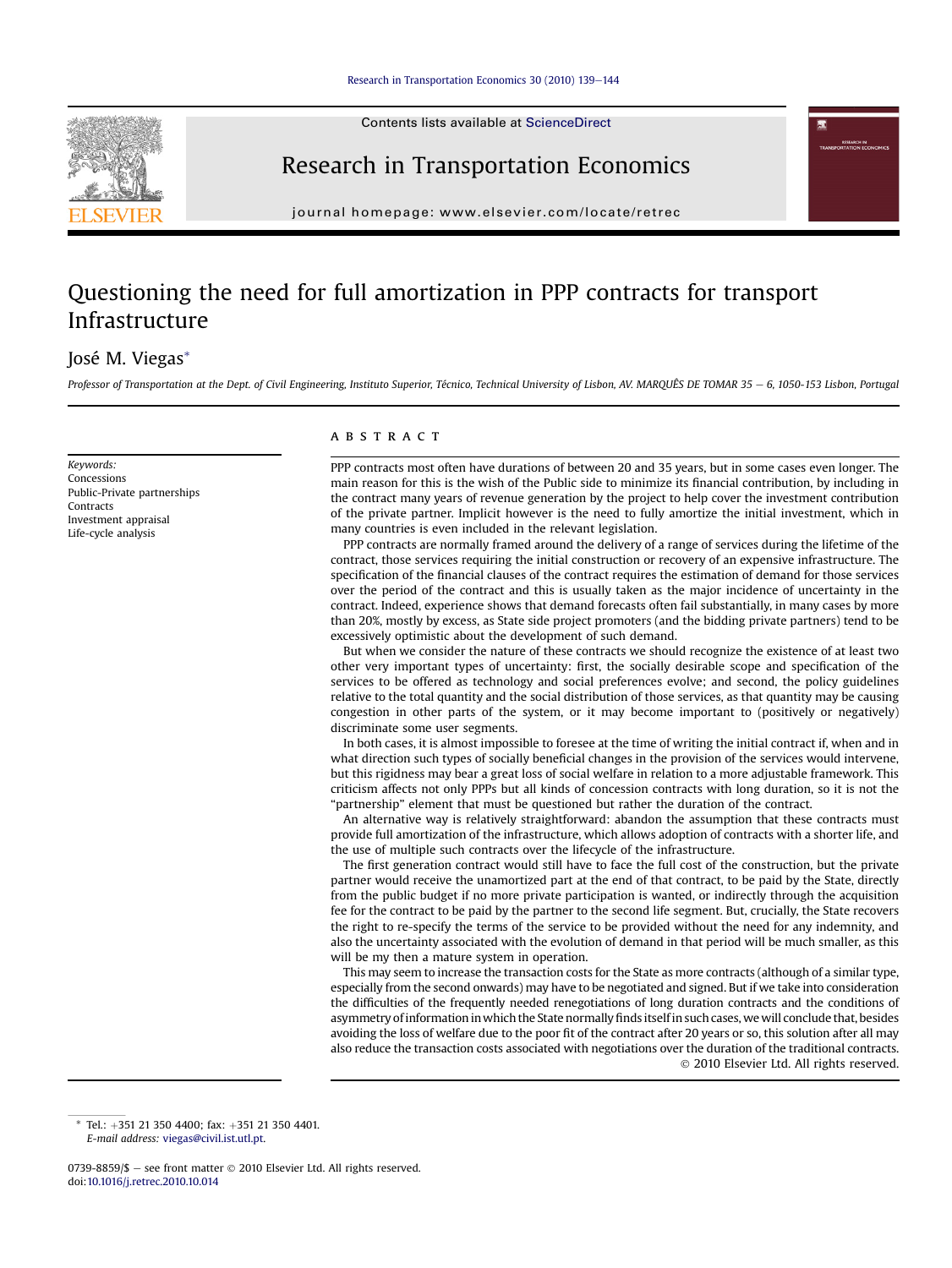#### 1. Introduction

There is no commonly agreed definition for a Public-Private Partnerships (PPP), different declinations being adopted in different countries according to their earlier practices in the split of responsibilities between the State and private companies regarding provision of services of public interest. For the sake of this chapter we adopt the broad definition proposed in [\(Saussier, Staropoli, &](#page--1-0) [Yvrande-Billon, 2009\)](#page--1-0) "It is an agreement between a public authority (whether at the State or local level) and a private or semiprivate entity to deliver a public service and in which part of the risks and investments are transferred outside of the public entity's hands, leading generally to long-term agreements".

In some countries, for instance in Brazil (Law 11079 of 30 December 2004), there is a legal distinction between a PPP and a concession contract, in that the former involves a financial contribution from the State to the concessionaire  $-$  with or without revenues collected from the users  $-$  whereas in the latter the only source of revenue for the concessionaire are those revenues from the users. In many cases, there is really no distinction and the term concession is used whenever there is a long-term transfer of responsibility over an infrastructure and associated services from the State to a private company which must bear a significant investment, independently of how the remuneration of that company is split between users and taxpayers.

All our discussion is equally applicable in both cases, as the main focus in this chapter is precisely on the long duration of these contracts, its causes and consequences, and possible ways to solve at least some of the negative consequences.

The long duration of PPP contracts or more generally of any concession contracts for transport infrastructure  $-$  typically around 30 years e has long been a matter for concern, not only because of the very high difficulty of estimating demand over this horizon, but also in relation to the very likely emergence over that period of some unpredicted (possibly unpredictable) event that significantly changes the conditions of provision of the service that is the object of the contract, or the preferences of the State regarding those conditions.

The uncertainty of demand of transport services and the impossibility to control it by either the owner or the concessionaire has long been recognized and posed serious problems in many contracts, being one of the major causes for renegotiations. This problem has been elegantly and effectively answered by the Present Value Revenue scheme first proposed in [\(Engel, Fischer, &](#page--1-0) [Galetovic, 1997\)](#page--1-0), with which the duration of the concession is allowed to vary, upwards or downwards from the initial estimate, until the accumulated discounted value of the actual revenues collected by the concessionaire reaches the threshold declared in the contract.

Still, even for a contract with flexible duration, it is very useful to have good demand forecasts as they are essential to establish a reasonably consensual and stable time frame within which that duration could float. In [\(Trujillo, Quinet, & Estache, 2002](#page--1-0)) an analysis is done of the main reasons for frequent lapses in this respect, the strategic behavior of agents (on both sides) and lack of good data being two of the most frequent.

In the traditional PPP contracts, several things are implicitly assumed to remain stable over the life of the contract:

- $\bullet$  the nature and specifications of the services provided, which in turn are based on an assumption of stability of consumers' preferences, and another on the technological basis of those and associated services;
- the government policy in relation to those services, namely in relation to prices, equity issues, access rules, etc.

While these assumption may have been valid in the motorway concessions launched in Western Europe in the 1970's and 1980's it seems clear that at least some of them would be easily subject to doubt in the present, in those countries as elsewhere, over periods of around 30 years.

The main reason for this long duration in these contracts is the assumption  $-$  often built into the national laws governing these  $contracts - that the concession must allow full annotation of the$ infrastructure being built or upgraded so that the services to the public can be delivered. This is meant so that the State (represented by a public agency which is the owner of the infrastructure) receives it from the concessionaire in good condition and free of charge at the end of the contract.

In this paper we challenge the assumption of full amortization. With the release of the full amortization principle, and the consequently possible shorter duration of contracts, the real purpose is to obtain release from a policy and technology lock-in through the concession contract. The objective is to present the concept and to analyze the pros and cons of allowing shorter contracts that are not associated with full amortization of the infrastructure, while assuming that said infrastructure still has a significant useful life at the end of that (first) concession contract.

The key idea is simple: instead of one very long PPP contract for some 30 years, there will be two (or more) concession contracts, the first implying construction and maintenance of the infrastructure and the subsequent one(s) implying its continued maintenance and possible upgrade/refurbishment with new technologies. In all these contracts, a well specified service must be delivered to its clients. The main difference to the traditional scheme is that at the beginning of each new (shorter) cycle in the process, the owner has the right to specify the services to be delivered, the conditions of that delivery, as well as the physical and functional attributes of the infrastructure, i.e. to redefine the object of the concession.

In each cycle, the concessionaire must bear an initial investment, which in the first turn will be dominated by the construction cost, whereas in the subsequent one(s) it will be dominated by the rent that must be paid to the owner. And it is the rent of the second cycle that will  $-$  fully or almost  $-$  allow the owner to pay the concessionaire of the first cycle on its termination.

#### 2. Flexible contracts, in term and in content

In PPP or concession contracts for public works as in all others, it seems desirable to have complete contracts that maximize beneficial investments, deter unproductive investments ("white elephants") and respond efficiently to changing circumstances. And there have been theoretical developments that show that designing such contracts is possible as long as the range of possible circumstances is predictable and enforcement is effective and at zero cost.

However, several factors play in favor of incomplete contracts for long-term concessions: not only legal enforcement is costly and difficult due to asymmetry of information, sometimes possibly being less effective than informal enforcement mechanisms, like reputation and reciprocity ([Scott, 2006\)](#page--1-0), but also some of the changing circumstances are very difficult to predict, as they may be the result of changes of policy decided by Governments one or two decades after the signature of the contract.

In fact, the prevailing practice for these contracts has been to assume that the economic and social environment will evolve smoothly according to agreed forecasts and adopt contracts that specify the obligations of the concessionaire and the revenues he is entitled to, and for how long. The outcomes have been varied, with some cases taking a "normal" execution, some others resulting in windfall gains for the concessionaires ([Albalate & Bel, 2009\)](#page--1-0), and